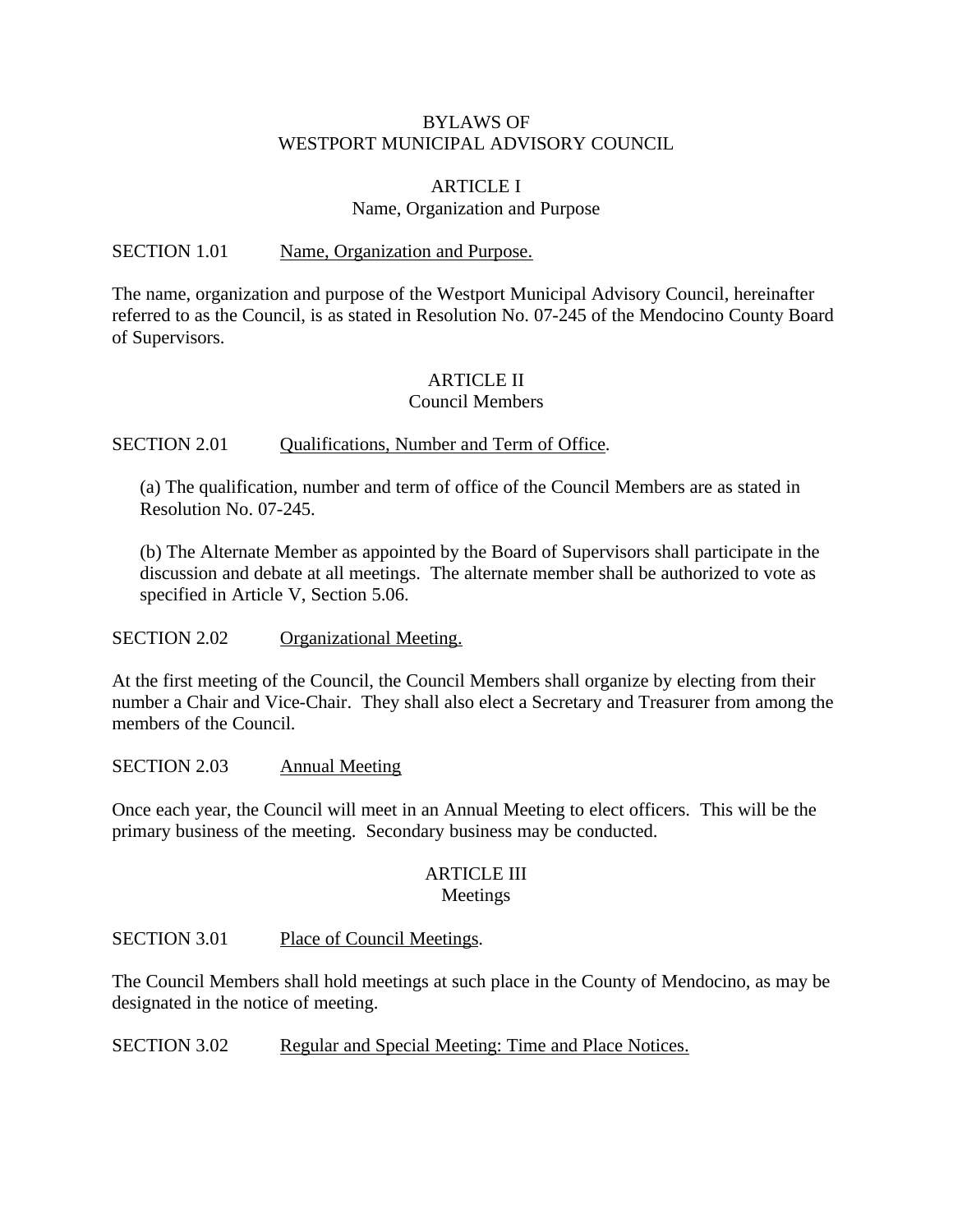Westport MAC Bylaws December 4, 2007 page 2 of 5

Regular meetings shall be scheduled for the second Thursday of every month beginning with (Month), 2007. Special meetings may be called at any time by the Chair or by three (3) members of the Council. Written notices shall be posted in a public place and mailed or delivered to local media at least seventy-two (72) hours before the time of such meeting. The notice of the meeting shall set forth the time and place of regular and special meetings and the business to be transacted.

#### SECTION 3.03 Open to the Public.

All regular and special meetings of the Council shall be open to the public as set forth in the Brown Act (Government Code 54950).

#### SECTION 3.04 Adjournment.

The Council may adjourn a regular or special meeting to a time and place specified in the order of adjournment. Less than a quorum shall adjourn to a time and place certain.

# ARTICLE IV

# Officers

#### SECTION 4.01 Presiding Officer.

The Chair shall preside at all meetings of the Council. With the aid of the Secretary the Chair shall prepare the agenda of meetings. Chair shall appoint chairs of committees with the approval of a majority of the Council members and be an ex-official member of any Council committee.

#### SECTION 4.02 Vice-Chair.

The Vice-Chair shall assist the Chair in the performance of his/her duties and act in replacement of the Chair under circumstances defined by majority of the Council. The Vice-Chair shall assist the Secretary in the establishment and maintenance of any established office of the Council.

#### SECTION 4.03 Secretary.

The Secretary shall be responsible for keeping and maintaining minutes of meetings of the Council, assisting the Chair in preparing the Agenda and posting, mailing or delivering all public notices to members, the public and the media. The Secretary shall be responsible for maintaining the Council's non-financial records, be in charge of any established office of the Council, and supervise the work of volunteer or paid staff in the office.

#### SECTION 4.04 Treasurer.

The Treasurer shall manage the disbursement of funds and maintain financial record of the Council in cooperation with the Controller of the County of Mendocino.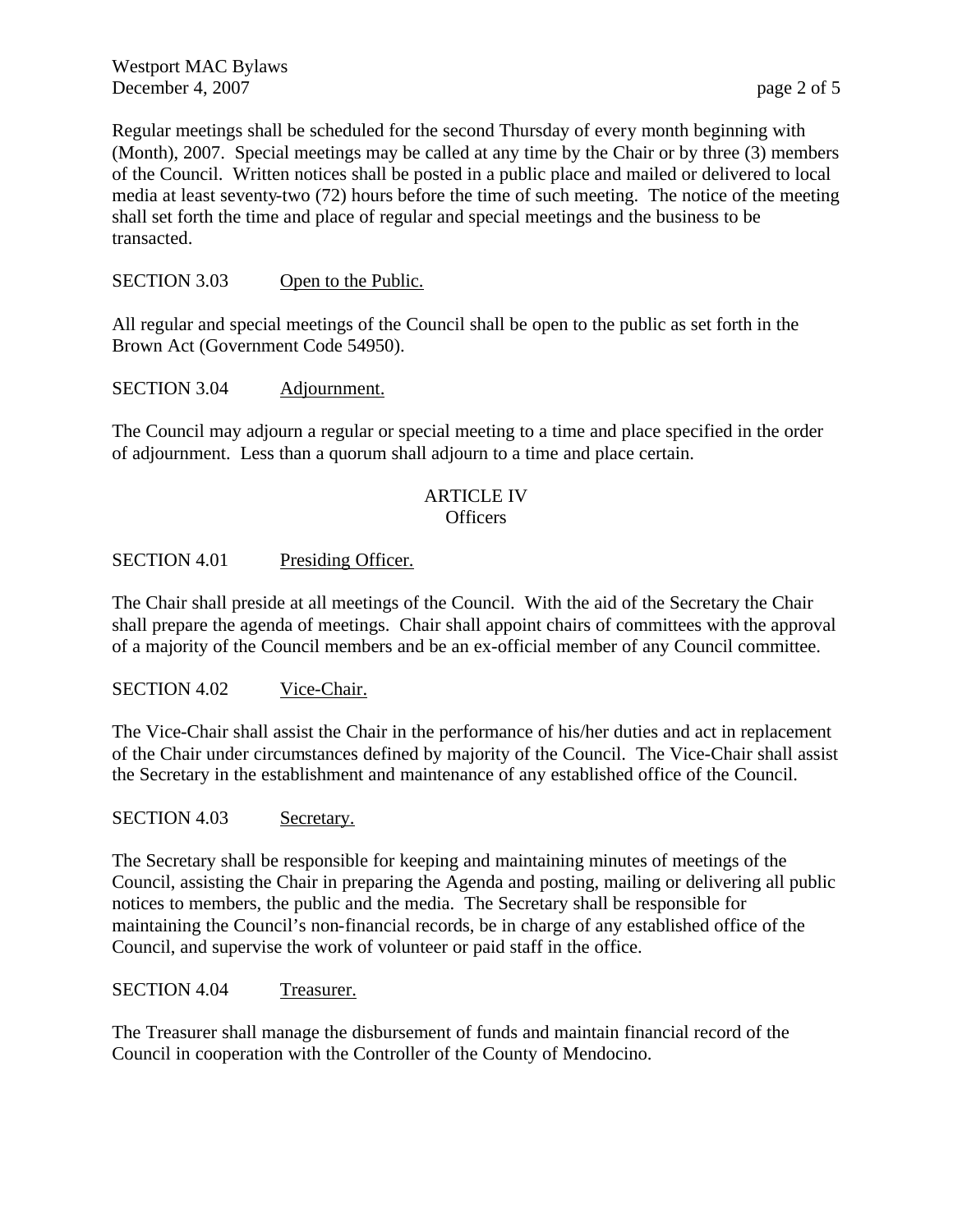#### ARTICLE V Conduct of Meetings

#### SECTION 5.01 Agenda.

- (a) Presentation and Posting of Agendas: All reports, communications, or other matters to be submitted to the Council at a regular meeting shall be delivered to the Secretary not later than 12:00 noon seven (7) working days preceding the meeting. Nothing in this Section shall prohibit the Secretary from providing the Council on or before any regular or special meeting with additional documents not previously delivered to the Council, which pertain to any items on the agenda for its consideration. The Secretary shall prepare the agenda of all such matters in cooperation with the Chair or Vice-Chair. Individual Council members or members of the general public may request that specific items be placed on the agenda by contacting the Secretary or any Council member. The agenda and supporting documents shall be made available to the members of the Council by 5:00 p.m. on the Monday preceding the day of the Council meeting to which the agenda pertains. These documents shall also be made available to the public by posting on the Council's website or by printed copy in a public place.
- (b) Public Input Non-Agenda Items: Every agenda for a regular meeting of the Council shall provide and opportunity for members of the public to directly address the Council on items of interest to the public that are within the subject matter jurisdiction of the Council. No action shall be taken on any item not appearing on the agenda. Public discussion shall be scheduled to begin at a definite time during the meeting, as posted in the agenda.
- (c) Future Agenda: The Council, having heard public input, shall before adjourning each meeting designate a preliminary agenda for the next meeting and shall confirm or modify the time and place of the next regular meeting. A special meeting may also be arranged by the Council.

#### SECTION 5.02 Correspondence.

- (a) Availability to the public: Correspondence addressed to the Council and received by the Secretary or any other officer or employee of the Council more than 7 days before a scheduled meeting shall be made available to the public along with the agenda, not later than 5:00 PM on the Monday preceding the of the next meeting. Correspondence shall not be read aloud at a Council meeting unless requested by a majority vote of the Council. The Secretary shall keep a log of all incoming and outgoing correspondence and make it available at such a meeting. The Council shall be responsive to requests from County agencies for information.
- (b) Authority of the Secretary: The Secretary is hereby authorized to open and examine all mail or other written communications addressed to the Council and to give them immediate attention. All administrative business referred to in such communications, and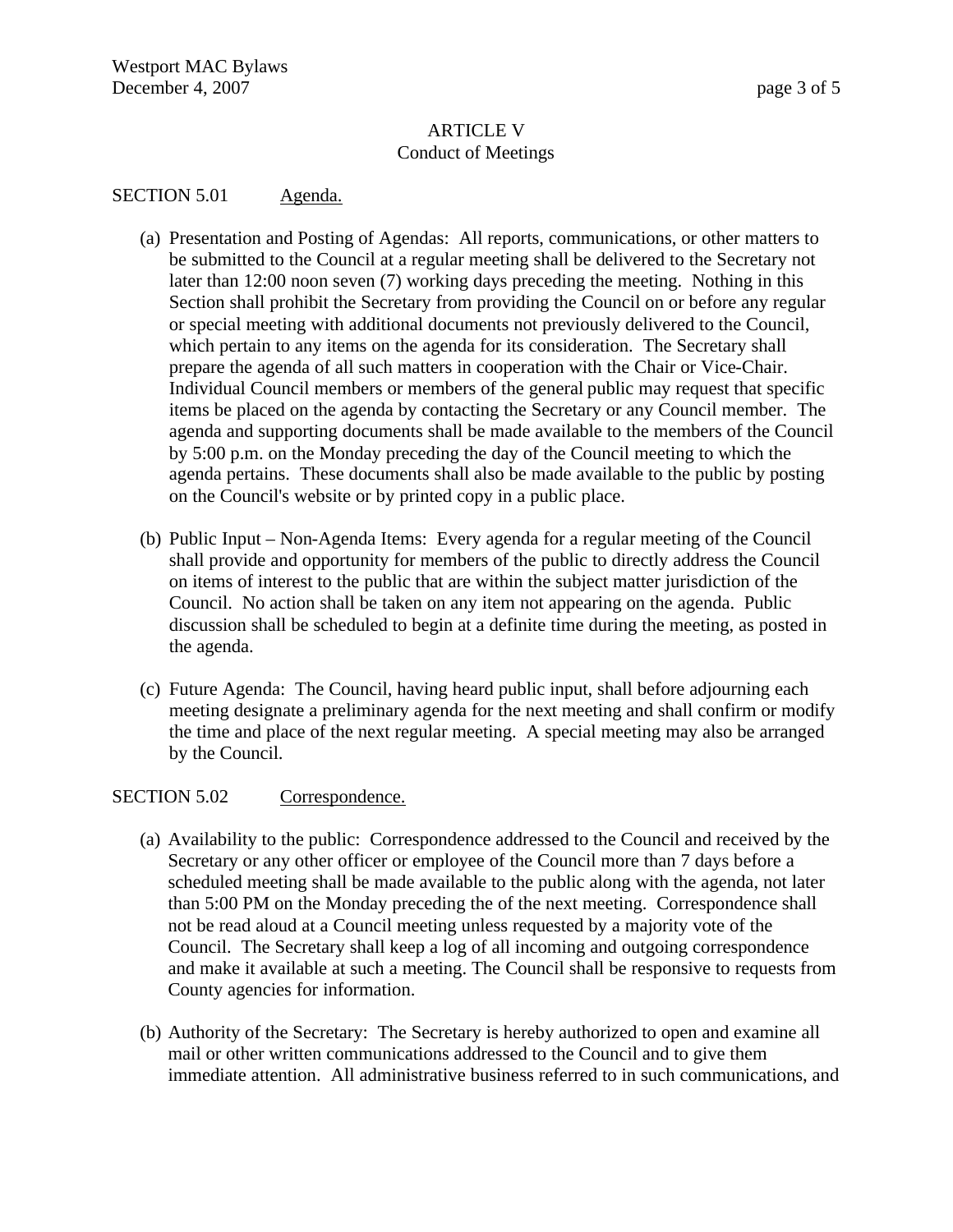not necessarily requiring Council action may be acted upon between meetings. Official correspondence received by a member shall be forwarded to the Secretary.

#### SECTION 5.03 Minutes: Reading.

Unless the reading of the minutes of a Council meeting is ordered by a majority vote of the Council, such minutes may be approved without reading if the Secretary has included the draft minutes in the agenda package.

### SECTION 5.04 Entry of Protests.

Any Council member shall have the right to have the reasons for his/her dissent from his/her protest against any action of the Council entered into the minutes, in the following manner: "I would like the minutes to show that I am opposed to this action for the following reasons. . ."

#### SECTION 5.05 Voting Procedures.

Roll call voting shall be done at the request of any Council member. In the absence or disqualification of any Council member, the Alternate member shall participate as a member.

Every Council member shall vote unless disqualified by reason of conflict of interest. A Council member who abstains from voting and who is not disqualified for a conflict of interest shall have his/her vote recorded as an aye or a yes.

Tie votes shall be lost motions and may be reconsidered.

#### SECTION 5.06 Disqualification for Conflict of Interest.

Any member who is disqualified from voting on a particular matter by reason of a conflict of interest shall publicly state, or have the presiding officer state, the nature of such disqualification in open meeting. A member stating such disqualification shall not be counted as a part of a quorum, shall not participate in the debate on the matter and shall be considered absent for the purpose of determining the outcome of any vote on such matter.

#### SECTION 5.07 Reconsideration of Actions.

A motion to reconsider any action taken by the Council may be made only on the day such action was taken or at the very next meeting. It may be made either immediately during the same session or at a recessed or adjourned session thereof. Such motion may be made only by one of the Council members who voted with the prevailing side of by a member who was absent.

#### SECTION 5.08 Failure to Attend Meetings.

Any member who fails to attend three (3) consecutive meetings or four (4) meetings within twelve (12) months, of the Council without prior approval of the Chair may be subject to removal by the Board of Supervisors.